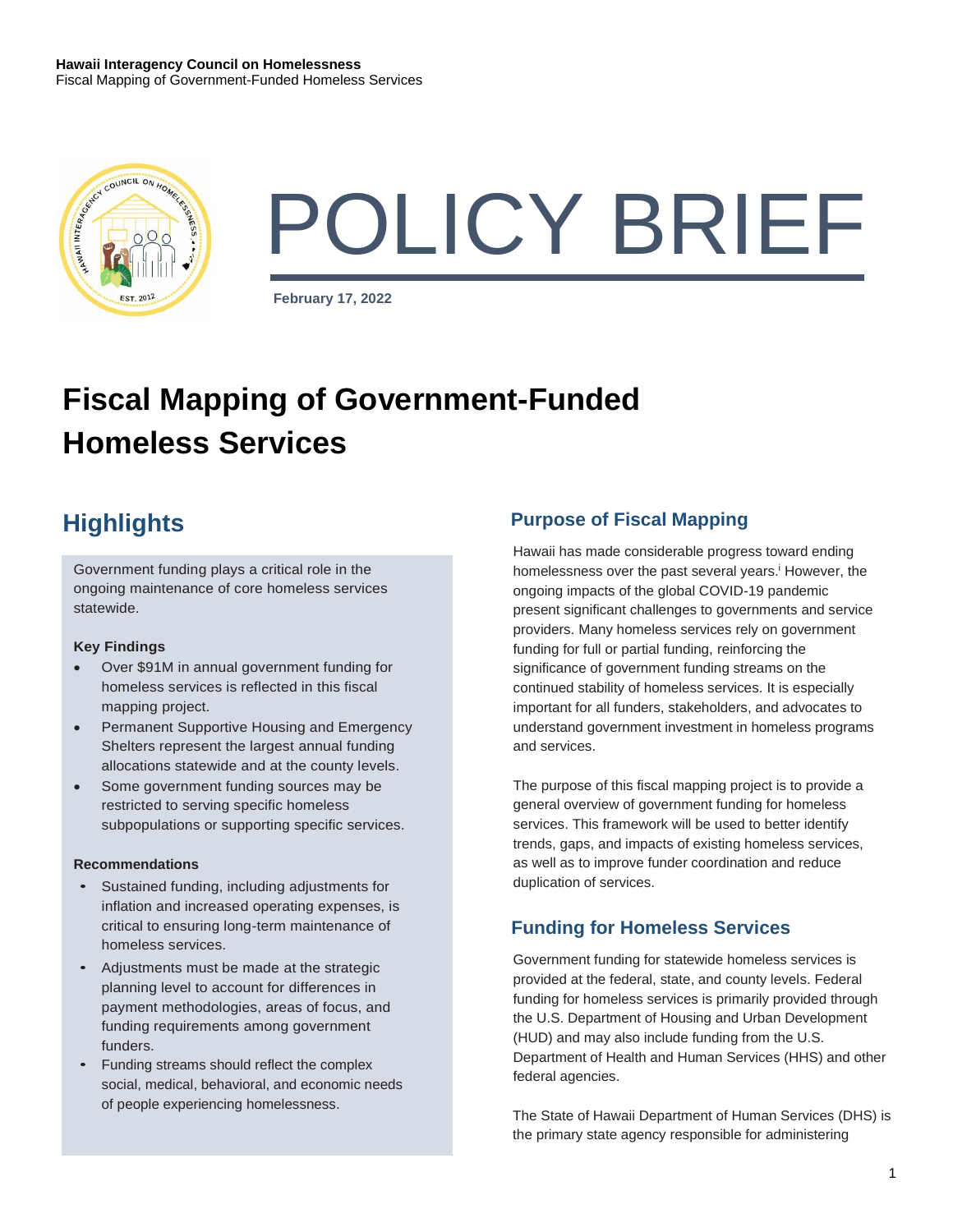#### **Hawaii Interagency Council on Homelessness** Fiscal Mapping of Government-Funded Homeless Services



#### *Figure 1 – Government Funding for Statewide Homeless Services by Program Type*

homeless programs with State General Funds. Additional funding for special populations is available through other departments, including the Department of Health (DOH) and the Department of the Attorney General (AG). County governments typically administer funding for homeless services in their respective housing departments. Both the State of Hawaii and the four major counties also administer federal funds as pass-through agencies.

"Homeless services" are defined as programs or facilities that exclusively serve people experiencing homelessness, including people fleeing domestic violence without any other housing options. Programs that directly prevent at-risk individuals from becoming homeless, such as homelessness prevention and diversion programs, are also included.

#### *Funding by Program Type*

Approximately \$91M in annual government funding for homeless services is reflected in this fiscal mapping project. Figure 1 illustrates the current government funding allocation for homeless services based on program type.<sup>ii</sup>

The largest annual investment for homeless services is in **Permanent Supportive Housing (PSH)**, at nearly \$32M per year. The costs of PSH typically include both rental subsidies and wraparound services for participants. PSH includes a variety of site-based and scattered-site, or tenant-based voucher, programs for people experiencing homelessness. Many PSH programs are reserved for people experiencing chronic homelessness, iii which includes the diagnosis of one or more long-term disabling conditions. Referrals are generally processed through the respective continua of care's Coordinated Entry System (CES). Placements are intended to be long-term, and participants in PSH programs are no longer considered to be "homeless" upon their enrollment.

The second largest annual investment for homeless services is in **Emergency Shelters**, at \$26.3M per year. The costs of emergency shelters may include staffing, facility and infrastructure costs, guest services, and more. Emergency shelters do not require a CES referral, though shelters maintain individual screening criteria. Emergency shelter programs provide an immediate place for unsheltered individuals to stay with very few entry requirements. Placements are intended to be short-term as participants work toward longer-term housing options. Participants in emergency shelters are considered "homeless."

Medium-term housing programs make up the third largest annual investment for homeless services. **Transitional Shelters** (\$9.7M) are medium-term housing programs for households who do not need long-term assistance. Participation in these programs can range from several months to approximately two years, after which participants transition off of the program. Participants in transitional shelters are considered "homeless." **Rapid Rehousing (RRH)** programs and **Joint Transitional Housing & Permanent Housing-Rapid Rehousing (Joint TH & PH-RRH)** (\$9.1M) programs offer medium-term assistance for households, usually in a scattered-site setting. Participants build the skills necessary to maintain housing on their own. Participants are considered "housed" upon enrollment in RRH or Joint TH & PH-RRH programs.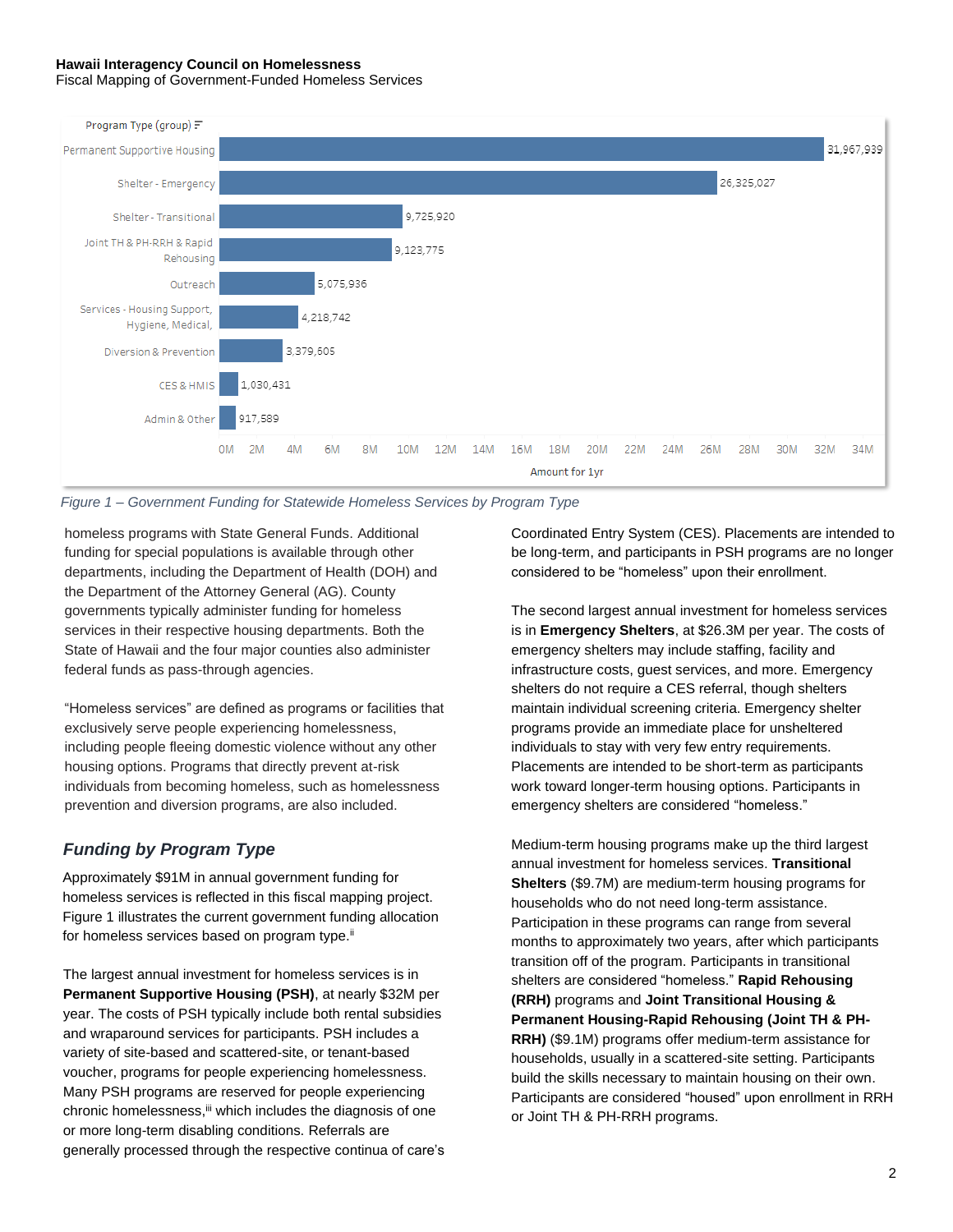#### **Hawaii Interagency Council on Homelessness** Fiscal Mapping of Government-Funded Homeless Services



*Figure 2 - Annual Homeless Services Funding by Funding Source and Program Type*

Other important government-funded homeless services include **Street Outreach** (\$5M), wraparound **Services**  (\$4.2M), **Diversion & Prevention** (\$3.4M), and **Coordinated Entry System (CES) & Homelessness Management Information System (HMIS)** (\$1M).

#### *Funding by Government Source*

State funding represents the largest allocation of government funding for statewide homeless services. State funding is represented across nearly every program category, with the exception of Coordinated Entry System (CES) and Homelessness Management Information System (HMIS) services. A majority of State funds, including funds from the Ohana Zone pilot project, are invested in Emergency Shelters.

Federal funding through HUD's Continuum of Care (CoC) represents the second-largest allocation of government funding across the state. Federal priorities govern the allowable program categories for CoC funding nationwide. In recent years, Hawaii's two continua of care have prioritized a combination of Permanent Supportive Housing (PSH), Joint Transitional Housing & Rapid Rehousing/Permanent Supportive Housing (Joint TH & PH-RRH), Coordinated Entry System (CES), and Homelessness Management Information System (HMIS). As of the FY 2021 funding cycle, the HUD CoC program does not consider funding applications for programs classified as Emergency Shelters, Transitional Shelters, Prevention or Diversion, or Street Outreach.

In 2019, the Oahu Continuum of Care was awarded bonus funding from HUD for the Youth Homelessness Demonstration Project (YHDP). This funding will be integrated with CoC funding in the upcoming fiscal year. A variety of YHDP programs were funded during the initial pilot period.

HUD's Emergency Solutions Grant (ESG) funds are allocated to Emergency Shelter, Rapid Rehousing (RRH), Homelessness Prevention, Street Outreach, and HMIS in accordance with federal guidelines. ESG funds are disbursed by the City & County of Honolulu for Oahu and the Department of Human Services for the neighbor islands.

The Department of Veterans Affairs (VA) funds a variety of Emergency Housing programs for veterans, along with Supportive Services for Veteran Families (SSVF) and HUD-VASH Permanent Supportive Housing. Recently, eligibility for HUD-VASH has been expanded to include some veterans who were previously ineligible for VA benefits due to discharge status.

Other federal funding sources, such as the Department of Justice's Victims of Crime Act (VOCA) and Violence Against Women Act (VAWA) and HUD's HOME Investment Partnerships Program (HOME) and Community Development Block Grants (CDBG), contribute to homeless services on a smaller scale.